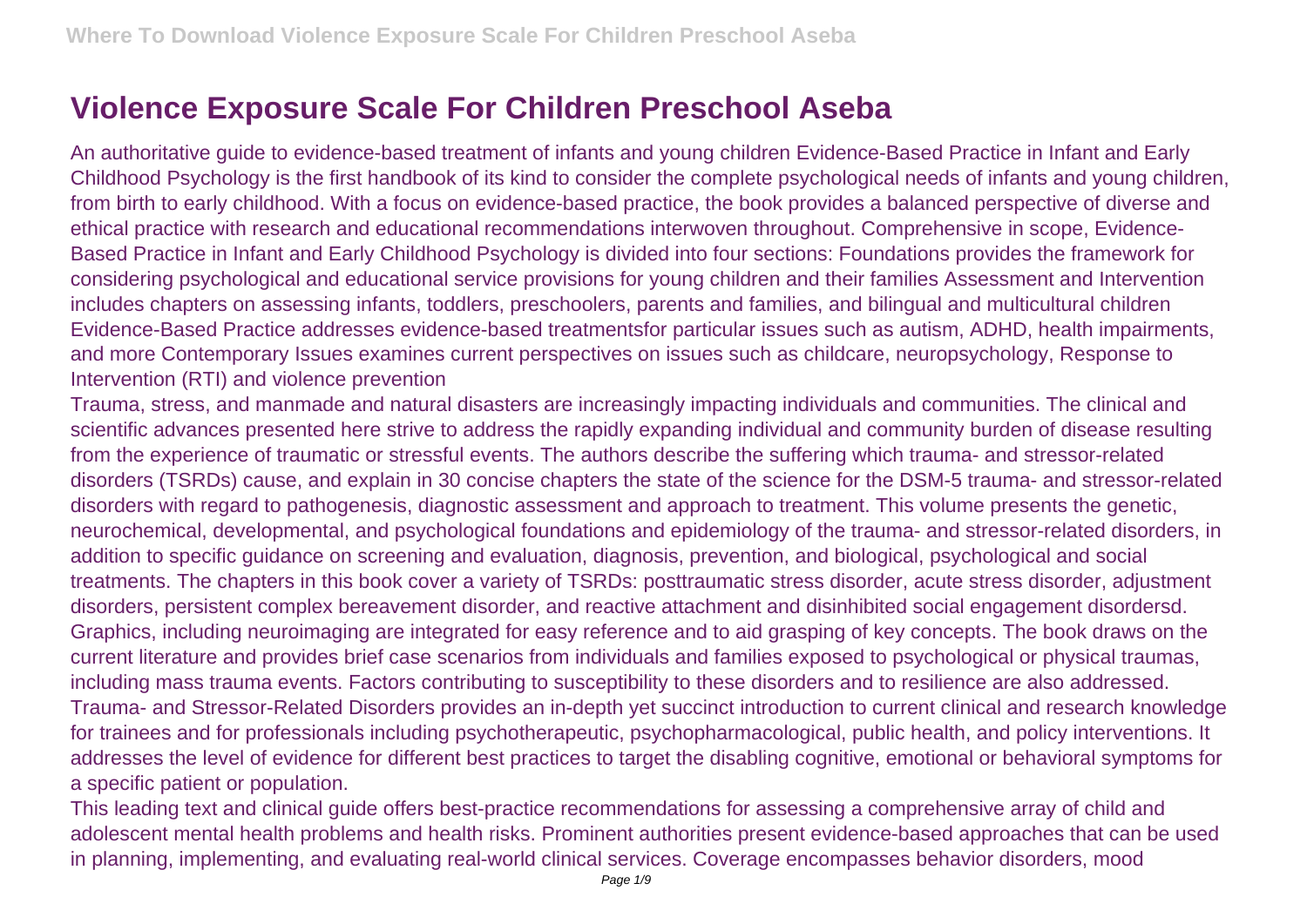disorders, anxiety disorders, developmental disorders, maltreatment, and adolescent problems. The volume emphasizes the need to evaluate clients' strengths as well as their deficits, and to take into account the developmental, biological, familial, and cultural contexts of problem behavior.

This leading course text and practitioner reference has been extensively revised with 90% new content, covering a broader range of child and adolescent problems in more concise chapters. Prominent authorities provide a comprehensive framework for evidence-based assessment. Presented are methods and tools for developing effective diagnoses and case formulations, building strong treatment plans, monitoring progress, and documenting outcomes. Chapters are packed with practical guidance, handy tables, and sample instruments. Illustrative case material is included. Prior edition title: Assessment of Childhood Disorders, Fourth Edition, edited by Eric J. Mash and Russell A. Barkley. New to This Edition \*Many new authors and topics, reflecting over a decade of research and clinical advances. \*Updated for DSM-5 and ICD-11. \*Chapters on additional disorders: obsessive–compulsive disorder, persistent complex bereavement, and body dysmorphic disorder. \*Chapters on transdiagnostic concerns: sleep problems, risky behaviors, and life stressors. \*Four chapters on the "whys" and "hows" of using assessment in each phase of treatment. \*Disorder-specific "starter kits"--lists of essential checklists, rating scales, interviews, and progress measures, including links to exemplary free measures online. See also the editors' Treatment of Disorders in Childhood and Adolescence, Fourth Edition.

Children's Exposure to ViolenceA Comprehensive National SurveyDIANE PublishingAssessment of Childhood Disorders, Fourth EditionGuilford Press

Research has consistently shown that there is a link between caregiver substance use and child maltreatment, but less attention has been given to child trauma exposure. The co-occurrence of caregiver substance misuse and child trauma exposure is a prevailing problem that has confounded social work prevention, protection, and treatment efforts with both children and adults for years. However, there has been minimal empirical and clinical literature focusing on child trauma as an outcome of caregiver substance use. This work is designed to be the catalyst for sustained intellectual inquiry about how caregiver substance use, child maltreatment, and violence exposure can be understood in theory and practice. To this end, the research presented in this book highlights the state of the science, the impact of the phenomenon, and the policy and practice questions that must be addressed. Implications for social work practice are highlighted in order to attenuate these deleterious and pervasive problems in the future. This book was originally published as a special issue of the Journal of Social Work Practice in the Addictions. Families, communities and societies influence children's learning and development in many ways. This is the first handbook devoted to the understanding of the nature of environments in child development. Utilizing Urie Bronfenbrenner's idea of embedded environments, this volume looks at environments from the immediate environment of the family (including fathers, siblings, grandparents and day-care personnel) to the larger environment including schools, neighborhoods, geographic regions, countries and cultures. Understanding these embedded environments and the ways in which they interact is necessary to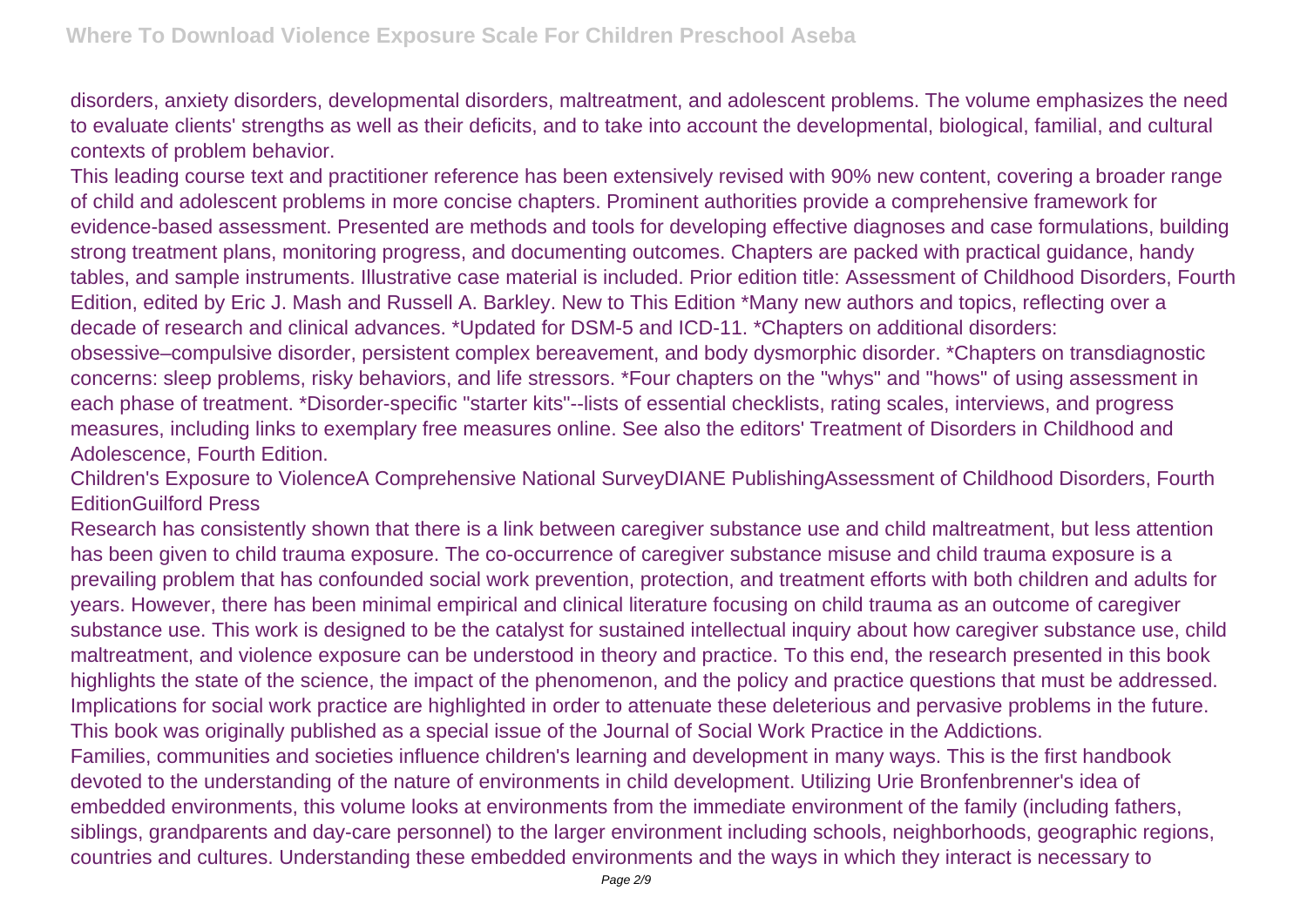## understand development.

Goldstein provides an overview of the theory and practice of forensic psychology in civil and criminal litigation. Attention is given to broad issues of capacity, competency, and responsibility as well as to such topics in the field as eyewitness and expert testimony and jury selection.

The National Survey of Child and Adolescent Well-Being (NSCAW) is the first nationally representative study of children who have been reported to authorities as suspected victims of abuse or neglect and the public programs that protect them. Child Protection is the first book that reports the results of NSCAW, interprets the findings, and puts them into a broader policy context. The authors, all experts in child welfare issues, address a range of issues made apparent by the survey results, including which types of personal and familial problems the programs are meant to address, the range of services and interventions that the child protection system can make available, and an assessment of these programs. Each chapter discusses the survey's implications and suggests new alternatives for designing and implementing future programs that not only protect at-risk children from further harm but also provide them with security and support. The practical lessons included in this volume make it an essential reference for all professionals working in the child protection field as well as anyone studying in the field of child welfare.

This handbook is currently in development, with individual articles publishing online in advance of print publication. At this time, we cannot add information about unpublished articles in this handbook, however the table of contents will continue to grow as additional articles pass through the review process and are added to the site. Please note that the online publication date for this handbook is the date that the first article in the title was published online.

Trauma is defined as a sudden, potentially deadly experience, often leaving lasting, troubling memories. Traumatology (the study of trauma, its effects, and methods to modify effects) is exploding in terms of published works and expanding in terms of scope. Originally a narrow specialty within emergency medicine, the field now extends to trauma psychology, military psychiatry and behavioral health, post-traumatic stress and stress disorders, trauma social work, disaster mental health, and, most recently, the subfield of history and trauma, with sociohistorical examination of long-term effects and meanings of major traumas experienced by whole communities and nations, both natural (Pompeii, Hurricane Katrina) and man-made (the Holocaust, 9/11). One reason for this expansion involves important scientific breakthroughs in detecting the neurobiology of trauma that is connecting biology with human behavior, which in turn, is applicable to all fields involving human thought and response, including but not limited to psychiatry, medicine and the health sciences, the social and behavioral sciences, the humanities, and law. Researchers within these fields and more can contribute to a universal understanding of immediate and long-term consequences–both good and bad–of trauma, both for individuals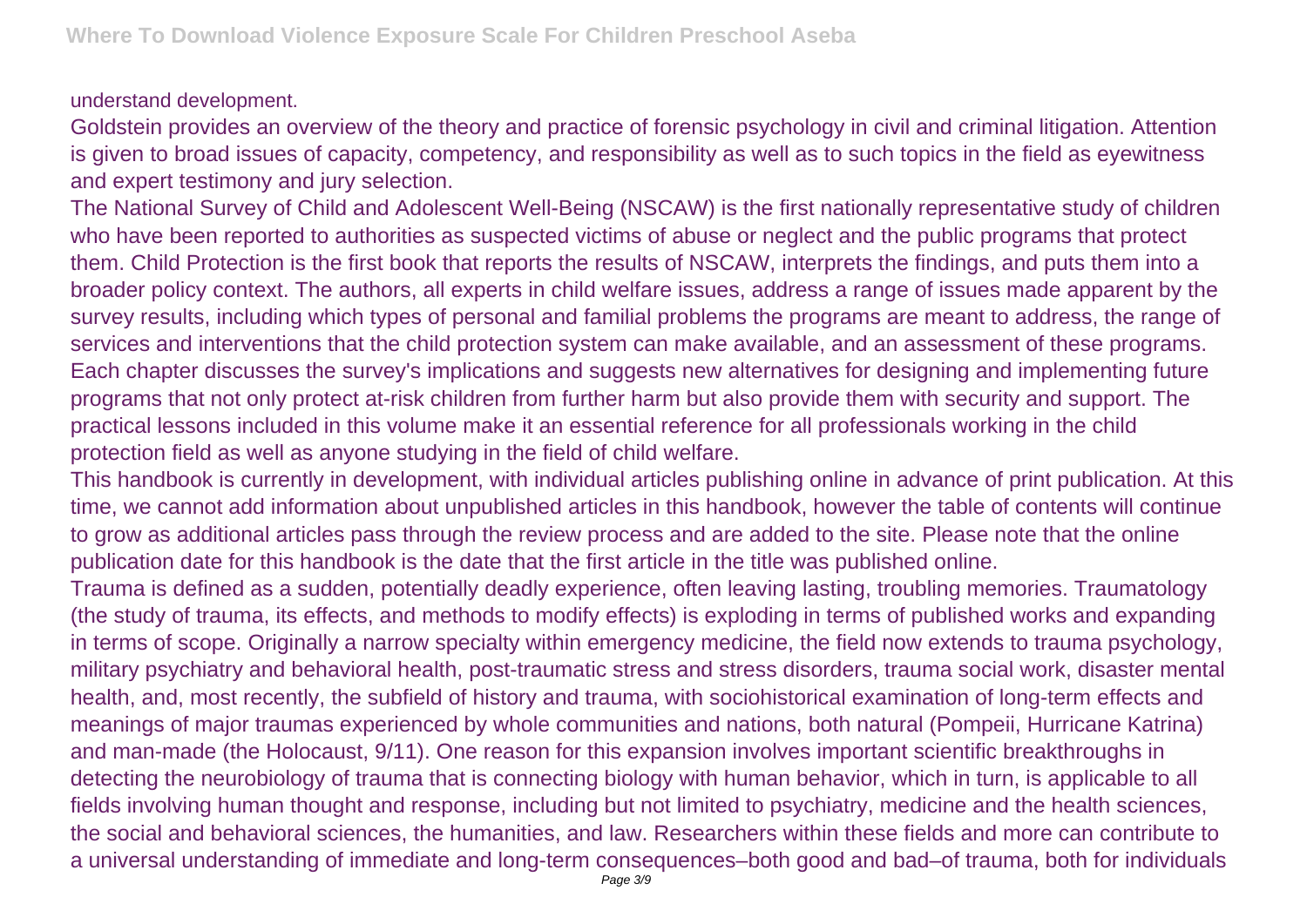and for broader communities and institutions. Trauma encyclopedias published to date all center around psychological trauma and its emotional effects on the individual as a disabling or mental disorder requiring mental health services. This element is vital and has benefited from scientific and professional breakthroughs in theory, research, and applications. Our encyclopedia certainly will cover this central element, but our expanded conceptualization will include the other disciplines and will move beyond the individual.

Violent video games are successfully marketed to and easily obtained by children and adolescents. Even the U.S. government distributes one such game, America's Army, through both the internet and its recruiting offices. Is there any scientific evidence to support the claims that violent games contribute to aggressive and violent behavior? As the first book to unite empirical research on and public policy options for violent video games, Violent Video Game Effects on Children and Adolescents will be an invaluable resource for student and professional researchers in social and developmental psychology and media studies.

In order to make the criminal court system more effective there has been a growing trend to have courts participate in what is essentially a rehabilitation strategy. Such courts are often referred to as "problem-solving" because they are working on root causes of criminal behavior as part of the dispensation of justice. This major shift in the role of the courts means that the court works closely with prosecutors, public defenders, probation officers, social workers, and other justice system partners to develop a strategy that pressures offenders to complete a treatment program which will ultimately, hopefully prevent recidivism. Research has shown that this kind of strategy has a two-fold benefit. It has been successful in helping offenders turn their lives around which leads to improved public safety and the ultimate saving of public funds. This book is the first to focus exclusively on problem solving courts, and as such it presents an overview of the rationale and scientific evidence for such courts as well as individual sections on the key areas in which these courts are active. Thus there is specific attention paid to domestic violence, juvenile criminality, mental health, and more. Throughout, research findings are incorporated into general discussions of these courts operate and ideally what they are trying to accomplish. There is also discussion of how such courts should evolve in the future and the directions that further research should take.

This book presents an integrated and coordinated framework for assessing developmental, psychological, and behavioral disorders in early childhood. Expert contributors advocate for natural-environment methods in addition to standardized measures in assessing academic and social skills as well as age-specific behavior problems in young children. Chapters model collaborations between clinicians, family, and daycare and school personnel, address diagnostic and classification issues, and conceptualize assessment as flexible, ongoing, and, as necessary, leading to coordinated services. The book Page 4/9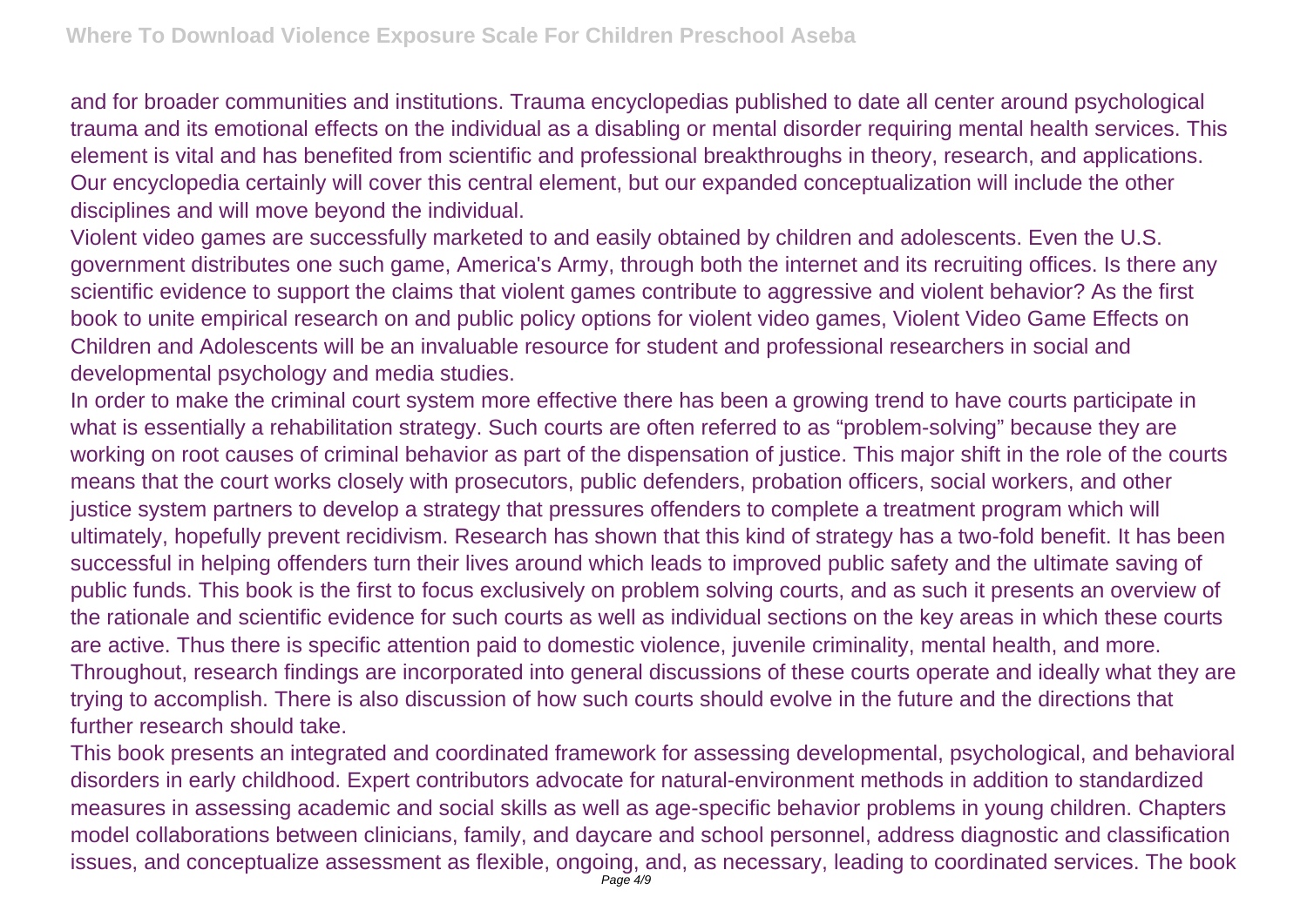gives practitioners and researchers critical tools toward establishing best practices in an increasingly complex and important area, leading to better prevention and intervention outcomes. Included in the coverage: Standardized assessment of cognitive development. Authentic and performance-based assessment. The use of Response to Interve ntion (RTI) in early childhood. Collaboration in school and child care settings. Anxiety disorders, PTSD, OCD, and depression in young children. Sleeping, feeding/eating, and attachment problems in early childhood. Early Childhood Assessment in School and Clinical Child Psychology is an essential resource for clinicians and related professionals, researchers, and graduate students in child and school psychology; assessment, testing, and evaluation; occupational therapy; family studies, educational psychology; and speech pathology.

Stress and Brain Health: Across the Life Course, Volume 150, examines up-to-date knowledge on how stress effects brain health. The book's wide-ranging topics include the effects of pre-natal and childhood stress on neurodevelopment and aging. Chapters cover What is stress, how to measure it and effects on brain function, Pre-natal effects of stress on brain development and vulnerability, Stress in childhood, sensitive periods and regulatory mechanisms, The impact of childhood poverty on brain health, Adverse childhood experiences (ACE) on the brain, Stress, aging and epigenetics, The effects of chronic stress on the prefrontal cortex, Neurobiology of resilience to stress, and more. From a team of leading experts comes a comprehensive, multidisciplinary examination of the most current research including the complex issue of violence and violent behavior. The handbook examines a range of theoretical, policy, and research issues and provides a comprehensive overview of aggressive and violent behavior. The breadth of coverage is impressive, ranging from research on biological factors related to violence and behavior-genetics to research on terrrorism and the impact of violence in different cultures. The authors examine violence from international cross-cultural perspectives, with chapters that examine both quantitative and qualitative research. They also look at violence at multiple levels: individual, family, neighborhood, cultural, and across multiple perspectives and systems, including treatment, justice, education, and public health.

A handy, easy-to-read reference for the diagnosis and treatment of posttraumatic and acute stress disorders, this important 6th edition has been revised and updated extensively, offering a wealth of new information in a concise format of 6 sections. The new DSM-5 diagnostic criteria for PTSD and Acute Stress Disorder (ASD) are discussed, in depth, in Chapters 2 and 6, respectively. In addition, updated tables listing instruments for assessing diagnosis and symptom severity are cited and annotated in seven appendices, as in previous editions. Chapters 3-5 have been revised to keep pace with the ever-expanding literature on treatment of PTSD. This is especially true in Chapter 4 where, in addition to a focus on evidence-based cognitive-behavioral therapy, CBT and other individual psychosocial treatments (e.g. eye movement desensitization and reprocessing, EMDR), the growing literature is presented on couples, family, group and school-based treatments for adults, children and adolescents. Chapter 5 reviews the pathophysiology of PTSD and evidence-based pharmacotherapy for the disorder. Chapter 6 addresses both normal acute stress reactions and clinically significant ASD, as well as effective interventions for each. A comprehensive, sophisticated, practical reference for all clinicians, Posttraumatic and Acute Stress Disorders, 6th Edition is an invaluable resource designed to guide the best clinical attention for individuals suffering from posttraumatic an d acute stress disorders. The Department of Protective Services is just heartbreaking. And children return home: even if it's from child to adulthood and on their own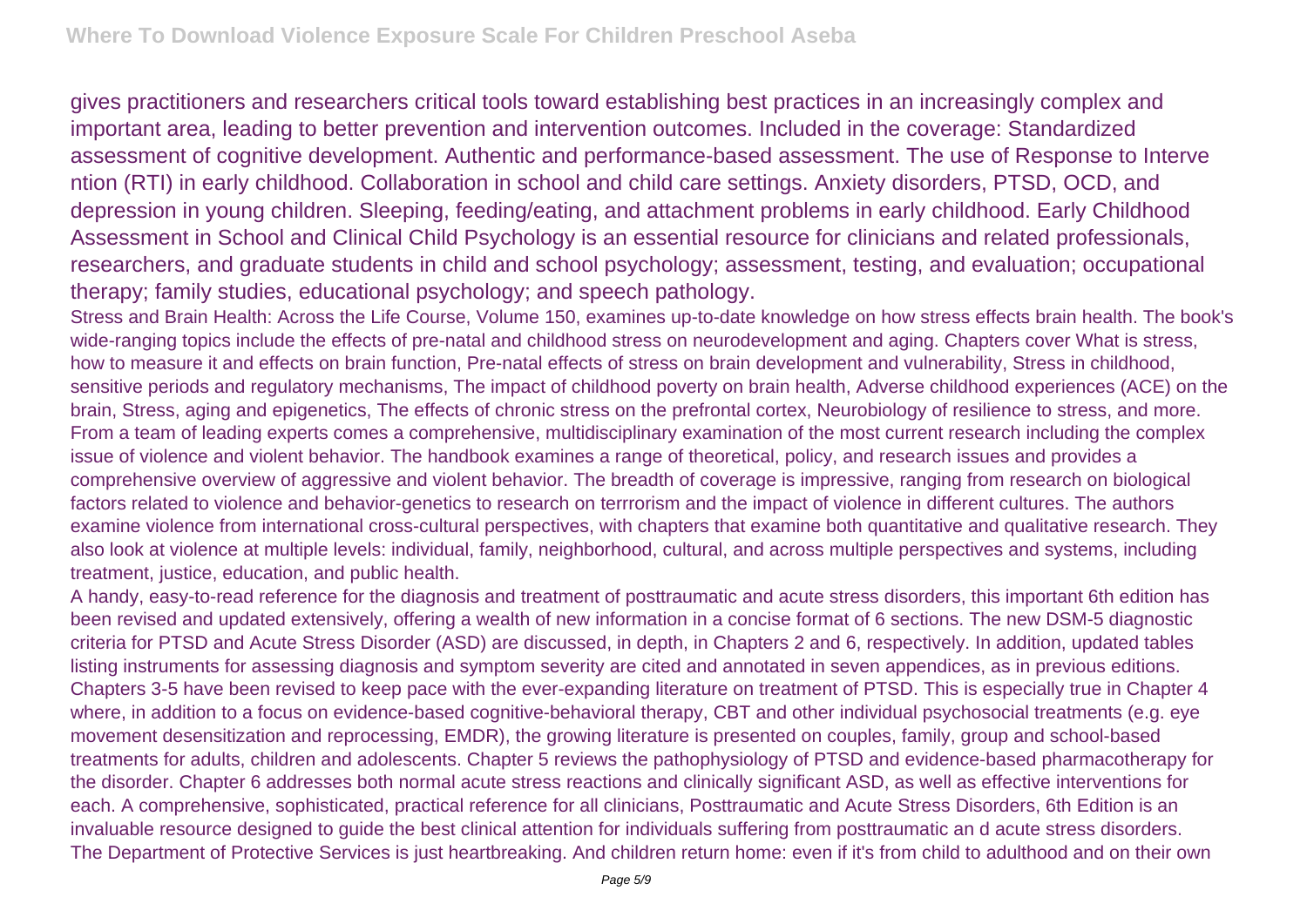terms. It happens; and there are challenging factors to face, but we'll help migrate into restoration. The ultimate guide to restoring relationships [something 'the department' doesn't seem to stay around to witness] and viable explanations to children. Whether families are separated because of parental alienation, facing allegations with Family Protective Services, and/or incarcerated parents damage is significant. Not only do all parties face trauma, alienation, and loss, but also a range of economic and social trials that result. The purpose of this project is to examine the effects of "The Children's Exposure to Domestic Violence Scale" (CEDV) on an adolescent's own externalizing behaviors. Although internalizing behaviors such as depression are prevalent among children exposed to violence, this study will only focus on externalizing behaviors including their own risks for aggressive behavior.

Beginning from a poststructuralist position, Constructing the Child Viewer examines three decades of U.S. research on television and children. The book concludes that historical concepts of the child television viewer are products of discourse and cannot be taken to reflect objective, scientific truths about the child viewer. Nearly all academic studies published from 1948 to 1979 on the subject are included in this volume. Each receives close textual analysis, making this a useful bibliographic resource and reference book.

Measures for Community and Neighborhood Research, by Mary L. Ohmer, Claudia Coulton, Darcy A. Freedman, Joanne L. Sobeck, and Jaime Booth, is the first book of its kind to compile measures focused on communities and neighborhoods in one accessible resource. Organized into two main sections, the first provides the rationale, structure and purpose, and analysis of methodological issues, along with a conceptual and theoretical framework; the second section contains 10 chapters that synthesize, analyze, and describe measures for community and neighborhood research, with tables that summarize highlighted measures. The book will get readers thinking about which aspects of the neighborhood may be most important to measure in different research designs and also help researchers, practitioners, funders, and others more closely examine the impact of their work in communities and neighborhoods.

The largest work ever published in the social and behavioural sciences. It contains 4000 signed articles, 15 million words of text, 90,000 bibliographic references and 150 biographical entries.

With contributions from prominent experts, this pragmatic book takes a close look at the nature of complex psychological trauma in children and adolescents and the clinical challenges it presents. Each chapter shows how a complex trauma perspective can provide an invaluable unifying framework for case conceptualization, assessment, and intervention amidst the chaos and turmoil of these young patients' lives. A range of evidence-based and promising therapies are reviewed and illustrated with vivid case vignettes. The volume is grounded in clinical innovations and cutting-edge research on child and adolescent brain development, attachment, and emotion regulation, and discusses diagnostic criteria, including those from DSM-IV and DSM-5. See also Drs. Ford and Courtois's edited volume Treating Complex Traumatic Stress Disorders in Adults, Second Edition, and their authored volume, Treatment of Complex Trauma: A Sequenced, Relationship-Based Approach.

The Encyclopedia of Adolescence breaks new ground as an important central resource for the study of adolescence.

Comprehensive in breath and textbook in depth, the Encyclopedia of Adolescence – with entries presented in easy-to-access A to Z format – serves as a reference repository of knowledge in the field as well as a frequently updated conduit of new knowledge long before such information trickles down from research to standard textbooks. By making full use of Springer's print and online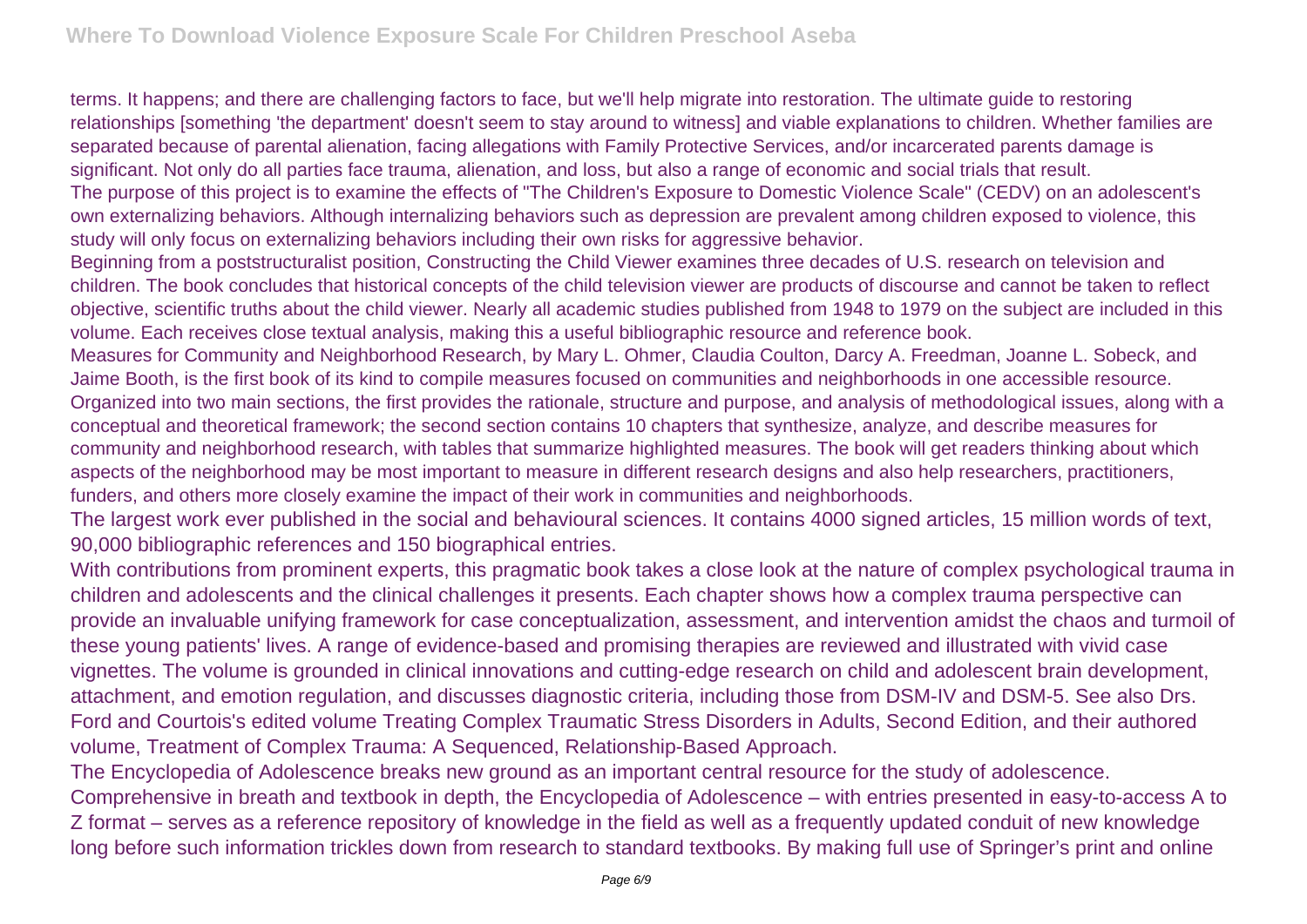flexibility, the Encyclopedia is at the forefront of efforts to advance the field by pushing and creating new boundaries and areas of study that further our understanding of adolescents and their place in society. Substantively, the Encyclopedia draws from four major areas of research relating to adolescence. The first broad area includes research relating to "Self, Identity and Development in Adolescence". This area covers research relating to identity, from early adolescence through emerging adulthood; basic aspects of development (e.g., biological, cognitive, social); and foundational developmental theories. In addition, this area focuses on various types of identity: gender, sexual, civic, moral, political, racial, spiritual, religious, and so forth. The second broad area centers on "Adolescents' Social and Personal Relationships". This area of research examines the nature and influence of a variety of important relationships, including family, peer, friends, sexual and romantic as well as significant nonparental adults. The third area examines "Adolescents in Social Institutions". This area of research centers on the influence and nature of important institutions that serve as the socializing contexts for adolescents. These major institutions include schools, religious groups, justice systems, medical fields, cultural contexts, media, legal systems, economic structures, and youth organizations. "Adolescent Mental Health" constitutes the last major area of research. This broad area of research focuses on the wide variety of human thoughts, actions, and behaviors relating to mental health, from psychopathology to thriving. Major topic examples include deviance, violence, crime, pathology (DSM), normalcy, risk, victimization, disabilities, flow, and positive youth development. This compact and easy-to-read text by leading experts shows practitioners and students how to recognize the impact of intimate partner violence (IPV) on children and youth and to provide effective clinical interventions and school-based prevention programs.

Exposure to IPV is defined using examples from different ages and developmental stages. The book describes the effects of exposure to IPV and reviews epidemiology and etiology. Its main focus is on proven assessment, intervention, and prevention strategies. Relevant and current theories regarding the impact of exposure on children and youth are reviewed, and illustrative reallife case studies from the clinical experiences of the authors are described.

The Wiley Handbook on the Psychology of Violence features a collection of original readings, from an international cast of experts, that explore all major issues relating to the psychology of violence and aggressive behaviors. Features original contributions from an interdisciplinary cast of scholars - leading experts in their fields of study Includes the latest violence research – and its implications for practice and policy Offers coverage of current issues relating to violence such as online violence and cybercriminal behavior Covers additional topics such as juvenile violence, sexual violence, family violence, and various violence issues relating to underserved and/or understudied populations

This book considers ways to resolve the imbalance between the demand and supply of mental health services. Treatment services in most countries reach only a minority of people identified as suffering from a mental disorder. Few countries can provide adequate health services for all the mentally ill, yet none has developed a rational system to decide who should be treated. The questions are clear. Could we develop a staged treatment process to reach all in need? If not, how do we decide who to treat? What should the criteria be for deployment of scarce treatment resources? How do we determine such criteria? What are the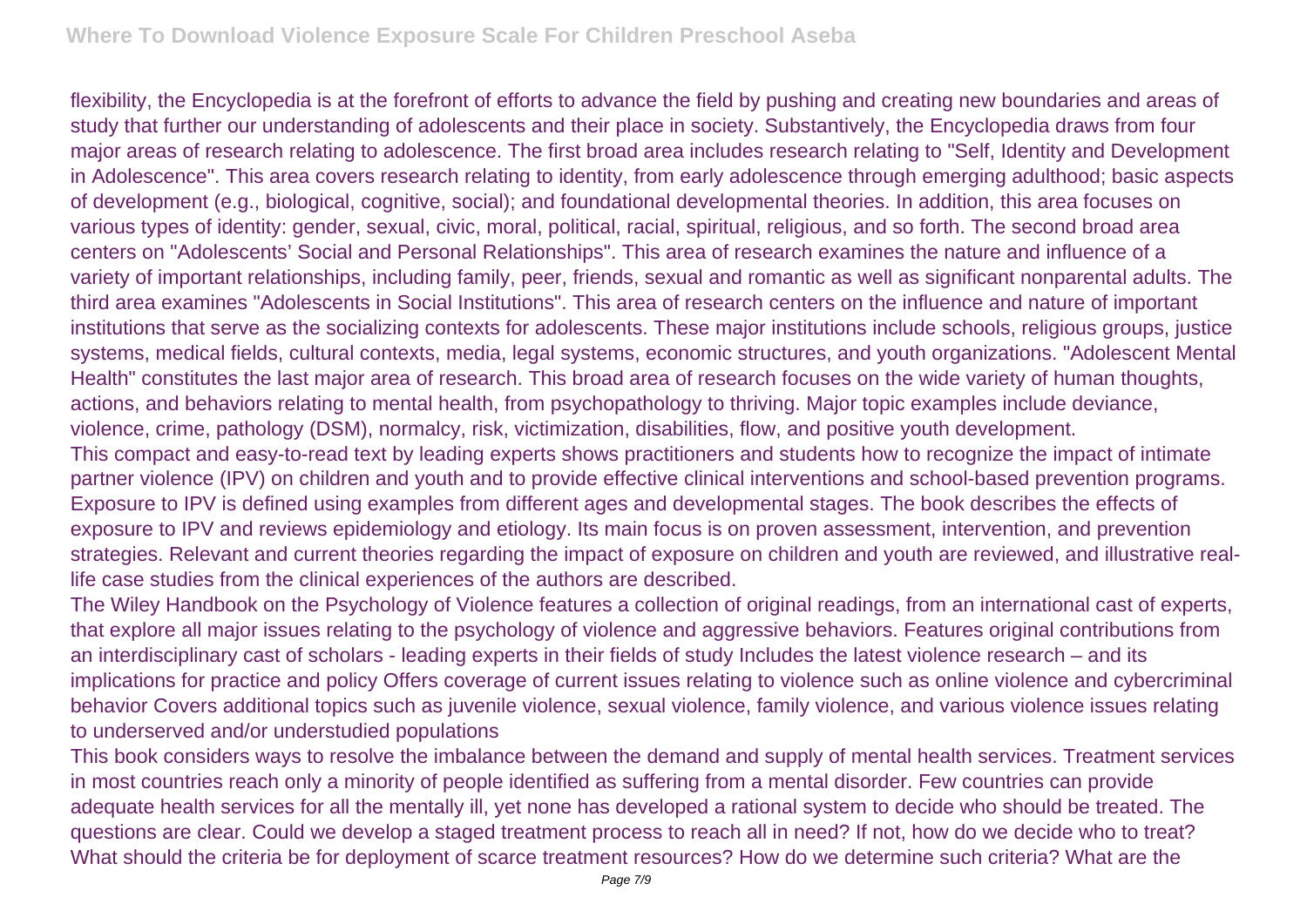ethical implications of applying such criteria? In this pioneering work, an international team of eminent psychiatrists, epidemiologists, health administrators, economists and health planners examine these questions. The result will inform and encourage all concerned with the equitable provision of mental health care.

Understanding how chronic stress affects child development with step-by-step guidelines for conducting trauma-informed assessments and interventions Children exposed to early negative and adverse experiences may not think, feel, process emotions, behave, respond to, or relate to others the same way that typically developing children do. If psychologists do not appreciate and understand the effects of trauma in the lives of children, they may be working in ways that are not efficient or effective and may actually be providing a disservice to the children and families they serve. This volume provides an overview of the deleterious effects of adverse childhood experiences (also referred to as complex trauma, toxic stress or developmental trauma) on children's functioning, adjustment, cognitive, social-emotional, behavioral, academic, and neuropsychological outcomes. Complex trauma can alter brain structure and function and throw children off a normal developmental trajectory resulting in a myriad of negative outcomes. In addition, step-by-step guidelines are provided for conducting trauma-informed assessments, treatments, and interventions. Understand how early stressors can affect influence normal development and influence child psychopathology Learn how exposure to early life adversity affects the biological stress systems which can compromise normal brain development Become familiar with the functions and neuropsychological constructs associated with brain regions affected by chronic stress. Identify risk factors that can negatively influence children's behavioral, social, emotional, cognitive, and academic functioning Identify and use trauma-sensitive assessment instruments and protocols Gather background and family history from a trauma perspective Use evidence-based interventions to best meet each child's unique needs Essentials of Trauma-Informed Assessment and Interventions in the Schools is essential reading for school, clinical, and related psychologists and their trainers.

A multidisciplinary team of experts examines violence from aresilience perspective Violence knows no boundaries. It attacks in schools, in families,and even in the workforce-places that should be regarded as safehavens. Encompassing the enormity of violence through acomprehensive, biopsychosocial perspective, Handbook of Violenceexamines community, school, family, and workplace violence,including identification, classification, prevention, and interviewprograms and case management. Written by the leading authorities in their fields, thisgroundbreaking compilation: \* Reviews how children and adolescents from violent homes aredetrimentally affected in multiple ways, including short- andlong-term consequences that seriously impair their psychological,social, educational, and physical development \* Explores issues related to the occurrence of domestic violence inAfrican-American families, presenting an array of theoreticalformulations that may prove useful to practitioners who mustservice both victims and perpetrators \* Examines the prevalence of female juvenile delinquency andreviews the literature from a sociological and